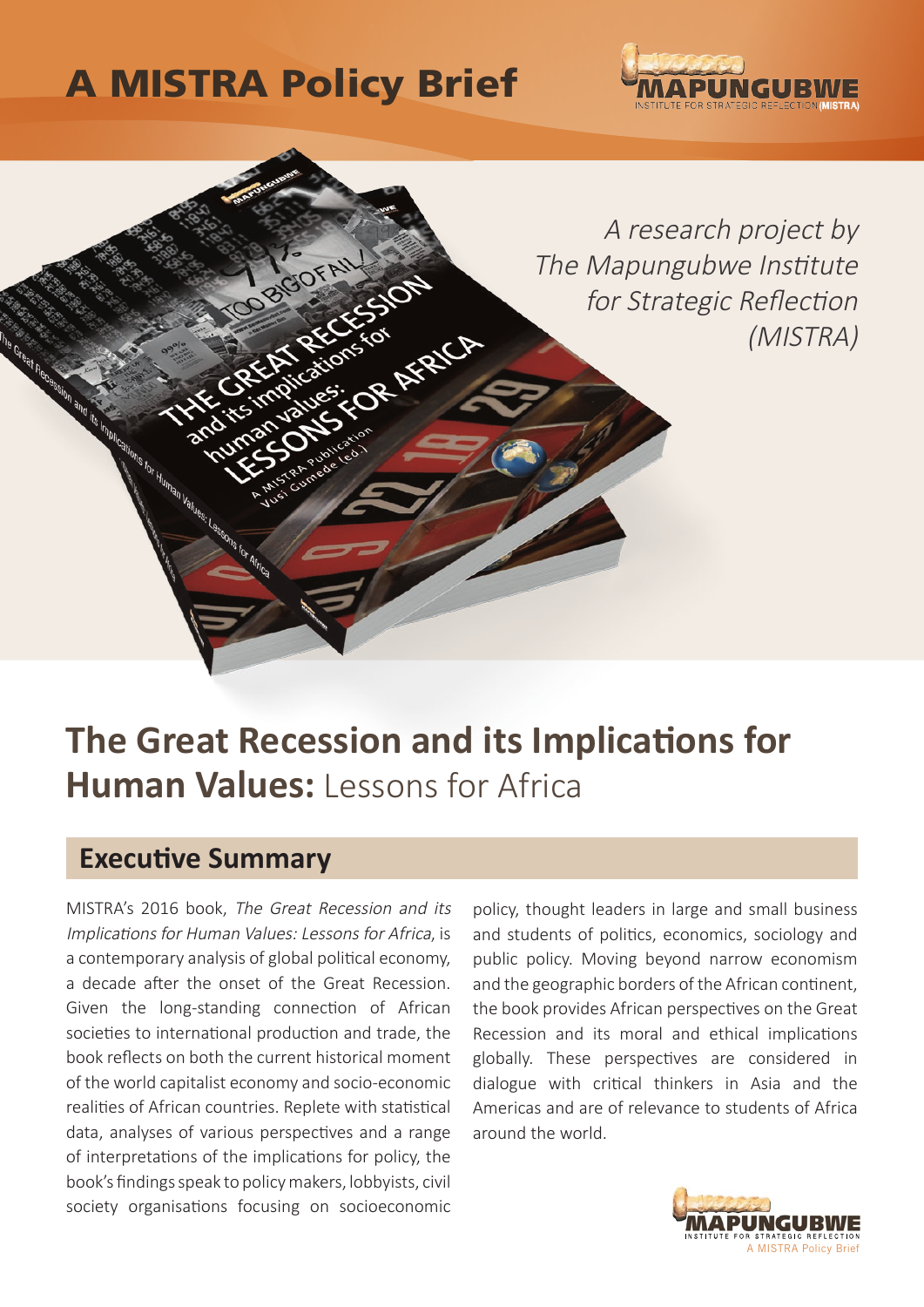The first key question to which the book aims to respond is how it is that the period leading up to 2007–08 – the start of the Great Recession – was characterised by high economic growth but also by rising inequality in most of the world? Neoliberal capitalism is argued to be at the core of growing inequality illustrated, for instance, in the OXFAM statistic that 62 individuals now control more than half of the global wealth. In the neoliberal paradigm, it is argued, personal accumulation has been privileged over society-wide progress; individual greed has taken precedence over values of communitarian existence, and destruction of the ecosystem has prevailed over notions of environmental preservation.

As a result of an ongoing elite embracing of the neoliberal paradigm, state interventions following the Great Recession have led to stagnation in the world economy, giving rise to protest movements, right wing mobilisation, regional tensions and heightened terrorism globally. Most economists had initially predicted that African economies would

On the global crisis and values:

- The Africa Rising narrative is based on economic growth that is focused on formal economic activity and multinational corporations that exclude small business and informal economies in Africa. However, the latter are the heart of socio-economic activity and hope for Africa's future.
- Though the notion of a growing middle class in Africa is often mentioned as part of the Africa Rising narrative, it is rarely mentioned that the criterion for 'middle class' is set at very low consumption, namely 2.20 US dollars per day.

- The current crisis in the world economy is similar to and yet different from previous crises: distinguishing features are the depth of its impact; the extent of its reach; the extent of its persistence; the generalised socio-political questions it brings forth and the seeming incapacity of leaders around the world to provide meaningful responses.
- The current form of global capitalism is causing significant harm to the human community and, to a higher degree, countries of the South.
- Human values have been reduced to market values which have eroded social solidarity.
- Self-absorbed, institutionalised greed is systematically destroying economies globally.

provision of goods and services for the majority of Africans.

On well-being in Africa:

- Despite a period of high growth, resource-rich countries in Africa are falling behind others in the continent in health, education and other measures of well-being.
- Only 10 per cent of African women have access to birth control. Most are therefore unable to make informed decisions about childbearing.

not be severely affected by the Great Recession. However, a couple of years into crisis, portfolio capital began leaving the continent and the demand for commodities shrunk – with dire consequences for financial sectors in African countries.

Overall, societies worldwide are facing a multifaceted crisis, straddling economic, political, environmental and security issues – the most adverse effects of which are faced by women and the youth. This leads to the second major research question addressed in the book: Given the context of multiple crises, what alternatives exist to neoliberal responses? The contributors to this volume all provide different answers to this question, but all agree that laissez-faire markets have created havoc in the global commons and that humane values must be the central premise for social relations. The strength of each alternative and the possibilities of combining them are the basis for a debate opened by this volume and a crucial one to be taken up by analysts, researchers and policymakers alike

# **Highlights of the Book Policy Recommendations**

1. New economic thought must be generated 3. Bhutan's National Happiness Index, measuring development in multiple dimensions, is an important tool to assist in achieving societyfocused development. All development plans in Bhutan are audited using this index.

- to reconfigure social relations and to work towards the collective interest of humanity. The experiences of developmental states such as China – combined with the best attributes of social democratic states – adapted to the contexts of the African continent, can provide a new basis for socio-economic policy.
- 2. Moving beyond both statist and market models, what is needed is a society-focused development path, which allows for the building of a participatory political-economic system in harmony with nature. Current political choices and development policy-making in Bolivia are instructive. 4. The solution to the current predicament is to move to a 'horizontal economy' or a highly integrated economic system driven by localised production and consumption led by small
- The Great Recession has unfolded alongside a yet more fundamental global crisis, namely the climate crisis. The triple threats of rising pollution, natural resource depletion and decreasing biodiversity bring into question the very survival of planet Earth.
- According to the African Development Bank, major public protests in the continent increased from an index of 100 in the year 2000 to 550 in 2013. The main causes of the protests were socio-economic inequalities.

On Africa Rising:

• Prior to 2007, high growth in Africa was mainly propelled by high primary commodity prices which did not translate into improvements in employment, poverty reduction or increased

- Maternal deaths in Africa have fallen by 42 per cent since 1990.
- Nine out of 50 African countries (with available data) prohibit married women from applying for passports independently and 15 out of 50 prohibit married women from choosing their place of residence.
- Though there is increasing gender parity in formal politics in Africa, there are still only 22 women for every 100 men in parliamentary and ministerial roles.
- Narratives and statistics should not only capture economic growth rates but also the quality of that growth and the experiences of ordinary Africans.

### **Key Questions and Arguments**

Small businesses and informal economies are at the heart of hope for Africa's future.

#### Addressing gender imbalances in Africa should be prioritised. This will benefit all of society, not only women.